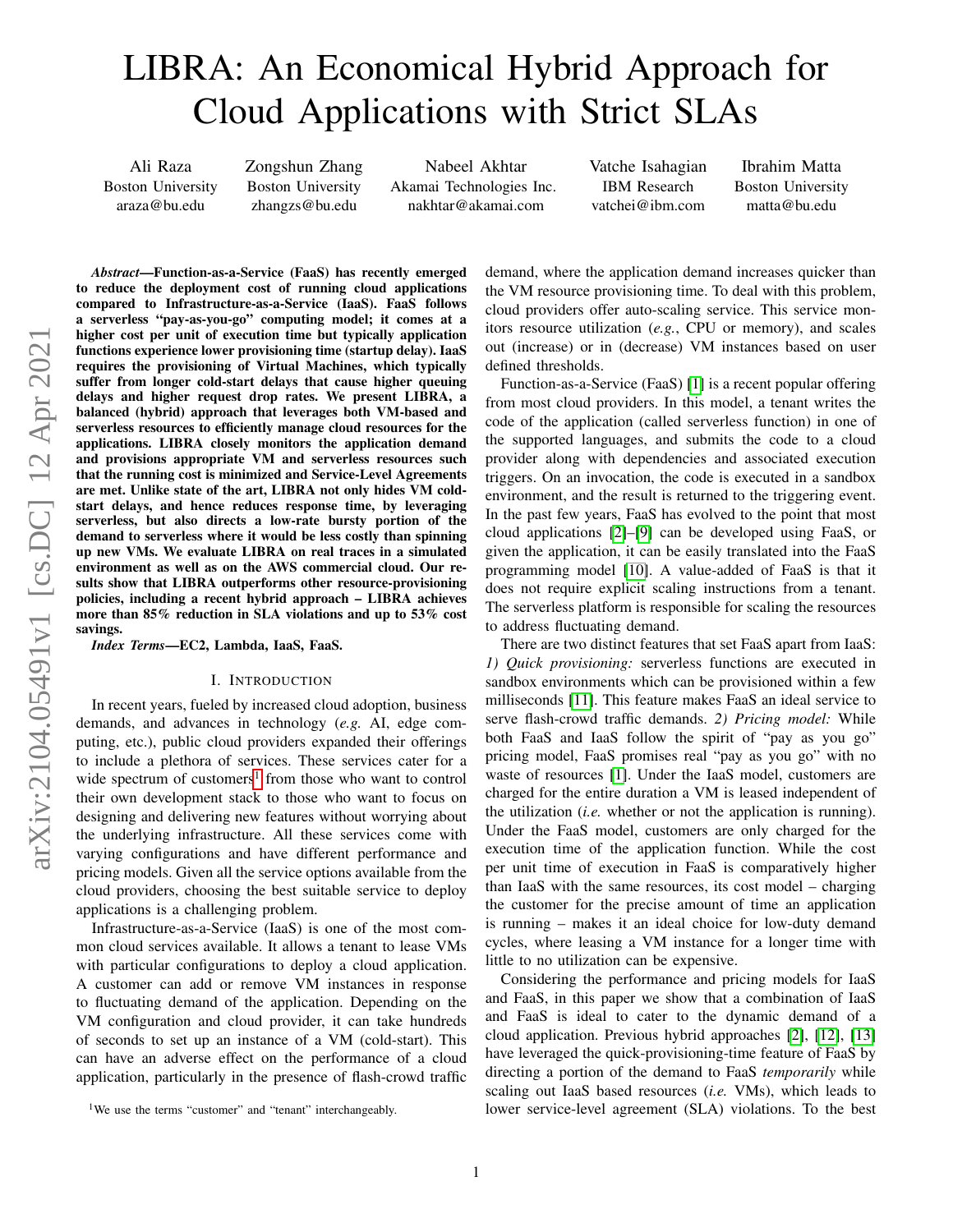of our knowledge, no work has investigated the simultaneous use of FaaS to reduce the overall cost by *consistently* directing the low-rate bursty portion of the demand to FaaS.

In this paper, we present LIBRA, a load balancing ap-proach for cloud applications with strict SLA requirements<sup>[2](#page-1-0)</sup>. Two contributions set LIBRA apart from previous hybrid approaches: 1) LIBRA continually monitors the demand for an application and procures resources in IaaS, FaaS, or both to cater to the demand while optimizing the cost and performance of an application. In contrast, previous hybrid approaches employ VMs as their primary resource and only leverage FaaS to hide VM startup delays; 2) We compare LIBRA to Spock [\[12\]](#page-10-5) (a recently proposed hybrid approach) and other resource provisioning policies. Our evaluation of LIBRA on both Amazon Web Services (AWS) and a simulated cloud shows that LIBRA outperforms these other approaches in lowering the overall cost of a cloud application while reducing SLA violations in the presence of dynamic demand.

Our contributions are summarized as follows:

- In Section [II,](#page-1-1) we present an economic model to analyze the cost of using IaaS versus FaaS to serve a given application demand. We derive a "cost-indifference point" (CIP) that determines an upper bound on the demand rate to direct to FaaS that guarantees a lower cost compared to using IaaS.
- We present the architecture of LIBRA (Section [III\)](#page-3-0), a hybrid load balancing approach that *simultaneously* uses both FaaS and IaaS, motivated by our analysis that a portion of the demand sent to FaaS at a rate lower than CIP can be served in a cost-effective way.
- We evaluate LIBRA in a simulated cloud environment (Section [IV\)](#page-5-0) and on AWS services (Section [V\)](#page-8-0) with real application demand traces to establish its efficacy. Our results show that LIBRA outperforms other resource provisioning policies, including Spock [\[12\]](#page-10-5), in reducing both cost (48% compared to FaaS, 53% compared to VM over-provisioning, and up to 20% compared to VM autoscaling and Spock) and SLA violations (more than 85% compared to auto-scaling and Spock).

Section [VI](#page-9-0) summarizes related work, and Section [VII](#page-9-1) concludes the paper.

#### II. BACKGROUND & MOTIVATION

<span id="page-1-1"></span>Despite development and deployment challenges, IaaS and FaaS are popular choices for building and deploying cloud applications. Typically, developers target one of these services for an application deployment, but recent trends have shown that simultaneous use of these services can improve the application's performance [\[2\]](#page-10-1), [\[12\]](#page-10-5). We contend that simultaneously leveraging both services (IaaS and FaaS) not only improves the performance but can also decrease an application's operational cost. In particular, IaaS is more economical for supporting the high-rate steady portion of the load of application requests,

<span id="page-1-0"></span> ${}^{2}$ Examples of such applications are machine learning inference models, IoT applications that collect/process data, etc.

while FaaS is more economical for supporting the low-rate bursty portion of that load.

FaaS provisions serverless functions in as little as 10s of milliseconds [\[11\]](#page-10-4). This quick provisioning time of FaaS has been leveraged in the literature to hide VM cold-start delays and hence lowering SLA violations [\[2\]](#page-10-1), [\[12\]](#page-10-5), [\[13\]](#page-10-6). In contrast to these previous approaches, LIBRA consistently monitors the application load, and directs a portion of the application load to FaaS when it is a cheaper alternative to provisioned VMs.

In this section, we present an economic (cost) model of an application deployed using either FaaS or IaaS cloud service. We use this model to derive the "cost indifference point" (CIP) as a function of the request arrival rate, where the costs of using IaaS or FaaS for an application are equal. If the application load is below this CIP value, it is more economical to use FaaS. For higher loads, IaaS is more economical. This analysis motivates the design of our LIBRA approach.

#### *A. FaaS: Serverless Pricing Model*

Serverless platforms follow a "pay as you go" pricing model where the user is only charged for the execution time of the serverless function based on a particular configuration (*e.g.*, memory) [\[14\]](#page-10-7).

In [\[15\]](#page-10-8), the authors study the effect of configurable resources on various types of serverless functions in AWS Lambda. Their results showed that AWS Lambda's execution time follows exponential decay (*i.e.*, diminishing return, as shown in Figure [1a\)](#page-2-0), and can be expressed as follows:

<span id="page-1-4"></span>
$$
t_f^{Faas}(m) \approx t_f^{Faas}(m_{max}) +
$$
  
\n
$$
(t_f^{Faas}(m_{min}) - t_f^{Faas}(m_{max})) e^{-\lambda(m - m_{min})}
$$
\n(1)

where  $t_f^{Faas}(m)$  is the execution time of a function f when allocated memory m MB,  $t_f^{FaaS}(m_{min})$  is the running time of f at the smallest possible memory configuration ( $m_{min} =$ 128 MB for Amazon Lambda),  $t_f^{FaaS}(m_{max})$  is the running time at the largest possible memory configuration ( $m_{max}$  = 3008 MB for Amazon Lambda), and  $\lambda$  is a decay constant.

Consider an application, deployed using FaaS, that receives N requests per second, where each request causes the execution of a serverless function  $f$ . The usage cost can be calculated as follows:

<span id="page-1-3"></span>
$$
cost_{Faas} = \sum_{i=1}^{N} (t_f^{Faas}(m) \times C_{Faas}(p, m) + G_{Faas}(p))
$$
 (2)

where  $C_{Faas}(p, m)$  is the cost per unit time<sup>[3](#page-1-2)</sup> of executing a serverless function as specified by the serverless platform  $p$ for a given configuration m, and  $G_{FaaS}(p)$  is the total fixed cost charged by the cloud provider (such as API-gateway cost for AWS Lambda [\[14\]](#page-10-7)). This cost model also holds for other cloud providers which follow similar pricing models for FaaS, such as IBM Functions, Google Cloud Functions, *etc.*

<span id="page-1-2"></span><sup>3</sup>Serverless platforms charge for every 1ms/100ms of execution time [\[14\]](#page-10-7), [\[16\]](#page-10-9)–[\[18\]](#page-10-10).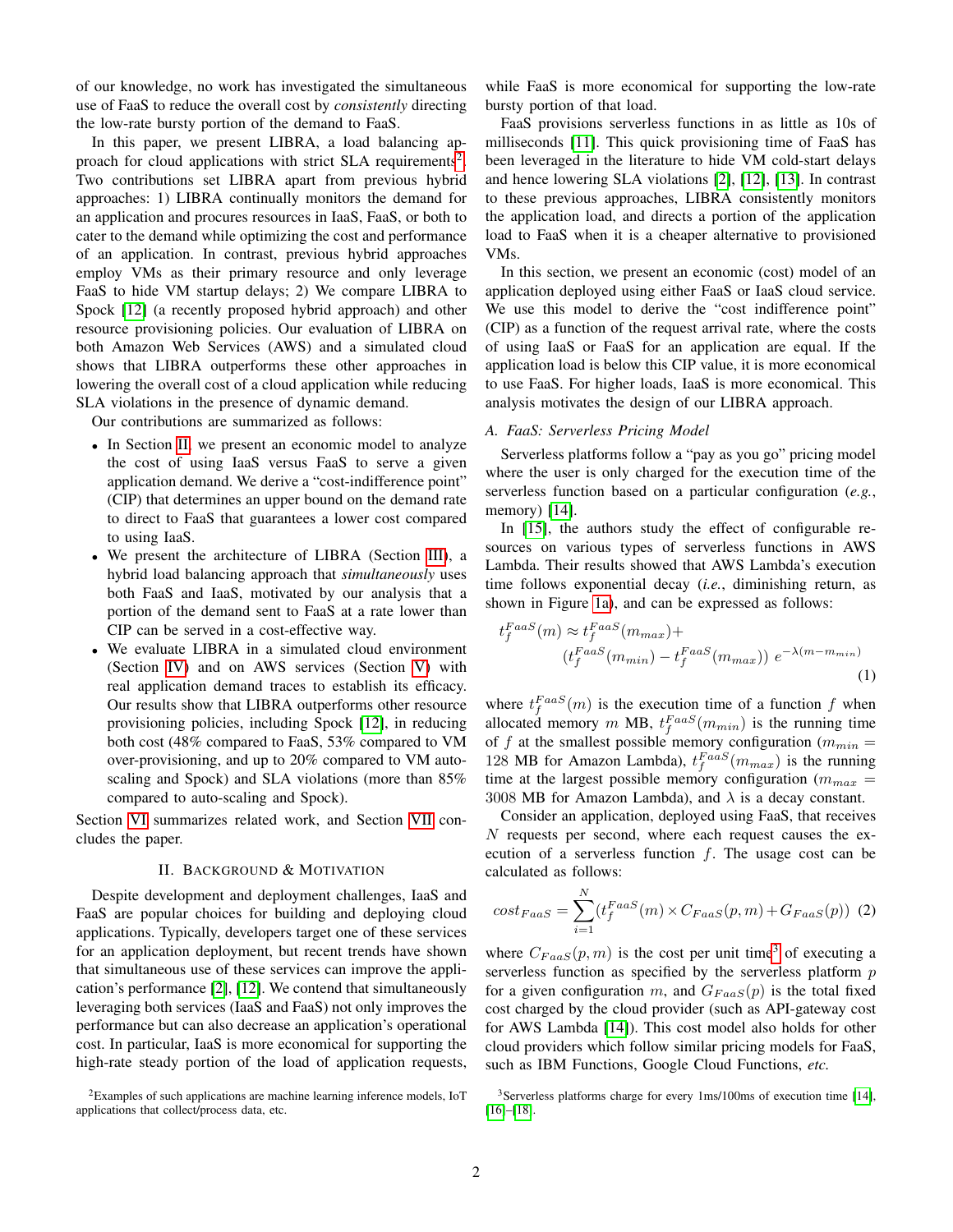<span id="page-2-0"></span>

(a) AWS Lambda Execution Model (b) Cost at Request Memory=512MB (c) Cost at Request Memory=3008MB (d) Hybrid Case

<span id="page-2-4"></span>Fig. 1: Cost comparison of Amazon Lambda and EC2 instances for varying average request arrival rate

#### *B. IaaS: VM Pricing Model*

In the IaaS model, a tenant leases a VM with a particular configuration, such as memory, CPU, and storage, to deploy an application. A tenant is charged the cost of the VM independent of its utilization. A VM with a particular configuration can only serve a certain number of requests in a given time period while meeting SLA requirements.

If a VM can host at most  $r_{max}$  requests without violating the SLA, and the IaaS based deployment receives  $N$  requests per second, the cost can be calculated as follows:

<span id="page-2-2"></span>
$$
cost_{IaaS} = \lceil \frac{N}{r_{max}} \rceil \times C_{vm}(p)
$$
 (3)

where  $C_{vm}(p)$  is the cost per unit time<sup>[4](#page-2-1)</sup> of renting a particular VM  $(vm)$  from a certain cloud provider  $p$ .

#### <span id="page-2-6"></span>*C. Cost Analysis*

Using Equations [\(2\)](#page-1-3) and [\(3\)](#page-2-2), we compare the cost of deploying an application using FaaS or IaaS, respectively. We evaluate the cost for varying demand given by  $N$ , the rate of requests for the application, where each request causes the invocation of application code deployed using FaaS or IaaS.

The execution model of the application/function used is shown in Figure [1a](#page-2-0) and follows an exponential decay (*i.e.*, diminishing return) in the running time of the function with respect to the amount of resources (memory) allocated [\[15\]](#page-10-8), [\[22\]](#page-10-11). It gives the execution time  $t_f^{Faas}(m)$  of the application for different memory  $m$  settings when deployed using FaaS. IaaS based deployment would follow a slightly different execution model as underlying resources can differ from FaaS.

Thus, the execution model of the IaaS based deployment with respect to FaaS can be described as:

$$
t_f^{vm}(m) = \tau \times t_f^{FaaS}(m)
$$
 (4)

where  $t_f^{vm}(m)$  is the execution time of the IaaS based deployment when allocated memory m to each request, and  $\tau$  is a constant whose value is a real positive number and can vary based on the application and underlying resources. Without loss of generality, we show results where under both IaaS and FaaS, the application follows the same execution model  $(i.e., \tau = 1)$ , and memory is the bottleneck resource in the execution of the function as most FaaS platforms allow only <span id="page-2-7"></span><span id="page-2-5"></span>memory as a configurable resource.<sup>[5](#page-2-3)</sup>. Note that setting  $\tau$  to values different than 1 does not qualitatively affect the results of our analysis.

Using  $t_f^{FaaS}(m)$  and m, we calculate  $cost_{FaaS}$  using Equation [\(2\)](#page-1-3), where the costs  $C_{FaaS}(p,m)$  and  $G_{FaaS}(p)$  are taken from AWS Lambda pricing [\[14\]](#page-10-7).

For IaaS, the  $cost_{IaaS}$  is calculated using Equation [\(3\)](#page-2-2), where  $r_{max}$ , the maximum number of requests that a VM with memory  $M$  can handle in one second, can be derived using Little's Law [\[23\]](#page-10-14):

$$
\frac{M}{m} = r_{max} \times t^{vm}_f(m)
$$

 $\frac{M}{m}$ , the long-term average number of concurrent requests in the system, equals the arrival rate of these requests  $(r_{max})$ times the (average) time that a request spends in the system  $(t_f^{vm}(m))$ . We thus have:

<span id="page-2-8"></span>
$$
r_{max} = \frac{M}{m} \times \frac{1}{t_f^{vm}(m)}\tag{5}
$$

We use the AWS Elastic Compute Cloud (EC2) pricing model for different types of EC2 instances (m4.large, m3.medium, and t2.medium). The cost  $C_{vm}(p)$  and memory resources M of these instances are specified in EC2 pricing [\[20\]](#page-10-15). Figure [1b](#page-2-4) compares the cost of cloud usage when an application is deployed in AWS Lambda or in various instances of EC2 for varying request rate and memory  $m$  of 512MB.

We observe that the FaaS model is cost effective when the request rate is below 4 requests/second for the m4.large EC2 instance (the point where the m4.large and lambda cost curves intersect). This represents the cost-indifference point (CIP) beyond which the IaaS model is cheaper to be used. The CIP is obtained by equating Equations [\(2\)](#page-1-3) and [\(3\)](#page-2-2). Figures [1c](#page-2-5) shows a similar behavior when each request is using memory  $m$  of 1024MB.

Though the results shown here are obtained using AWS pricing, the cost model is applicable to other cloud services (*e.g.*, from IBM and Google) that follow a similar pricing model. To summarize the key takeaways from our analysis:

• The FaaS model is cheaper to use for low duty-cycle application, *i.e.* when the average request rate  $N$  is below the CIP. For higher values of  $N$ , IaaS is cheaper.

<span id="page-2-1"></span><sup>4</sup> IaaS resources can be rented on an hourly basis, while a user can also be charged for partial usage (per second) [\[19\]](#page-10-12)–[\[21\]](#page-10-13).

<span id="page-2-3"></span><sup>5</sup>Other resources, such as CPU, I/O, Network, etc., can be bottleneck in the execution of a function. These resources can be substituted here to get similar analysis.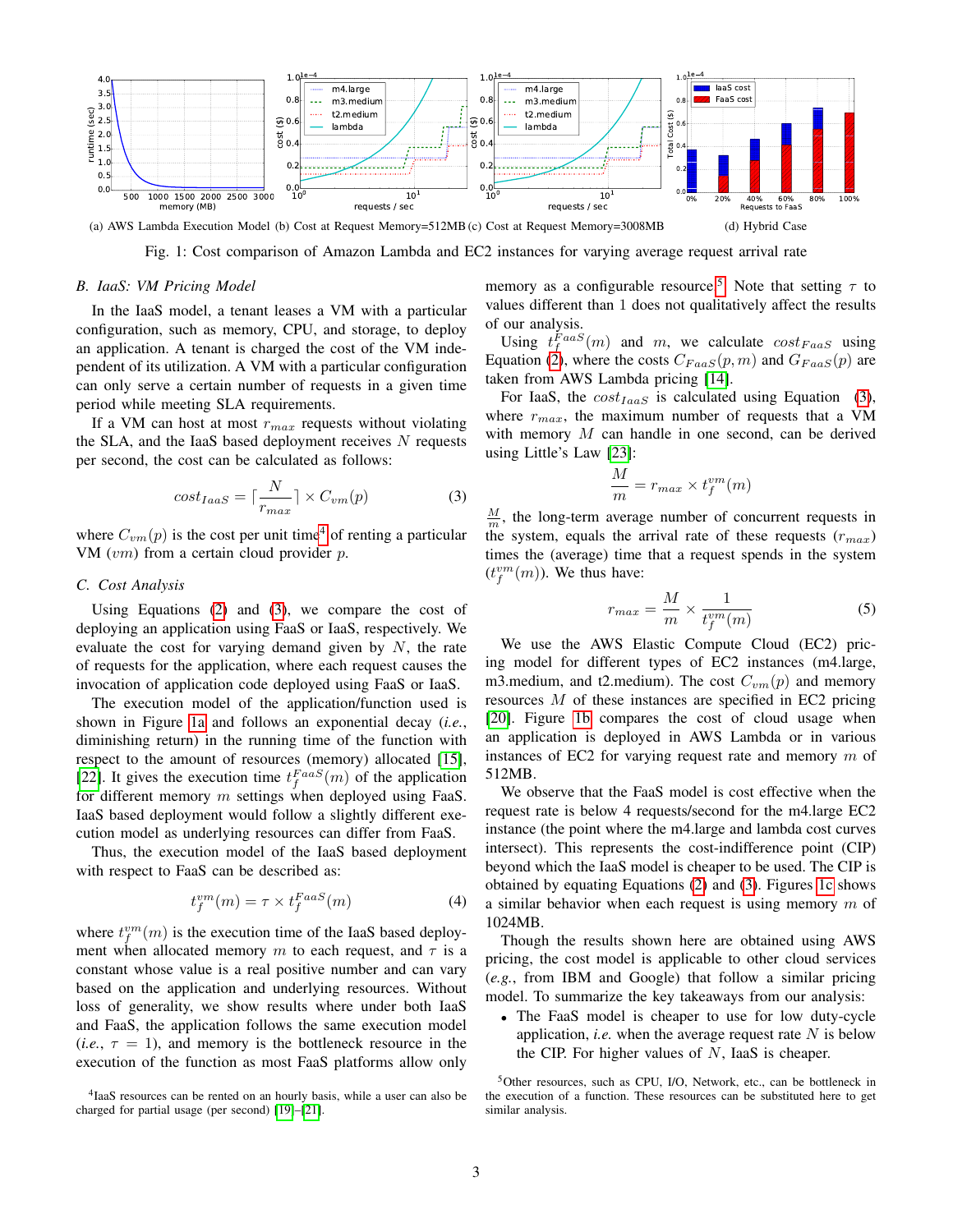• The value of CIP depends on the amount of resources used by each request and the type of VM instance. A tenant can find the appropriate resource configuration by profiling the application or using inference approaches, as proposed in [\[15\]](#page-10-8), [\[24\]](#page-10-16).

## *D. LIBRA's Motivation*

Demand for an application can significantly vary across certain hours of the day and certain days of the week. Based on our analysis in previous sections, an ideal hybrid load balancing approach will have two main characteristics:

- (a) It would continually monitor the demand for an application and when the demand is below CIP, it will only provision FaaS resources to cater to the demand as they are more cost-effective in such a scenario. This is a feature that previous hybrid approaches [\[2\]](#page-10-1), [\[12\]](#page-10-5) lack, as they only use FaaS either for transient demand, or during scaling out VM resources to avoid SLA violations.
- (b) It should employ FaaS consistently for a low-rate bursty portion of the demand that the system can not serve using IaaS resources within the SLA. This would be beneficial in two ways: first, it will reduce the SLA violations, as sudden spikes in demand would be handled by FaaS, which has negligible cold-start delays and can natively scale-out. Second, consistently employing FaaS for a certain portion of the demand can lead to significant cost savings.

To demonstrate the cost saving of such an approach, we leverage the cost analysis in Section [II-C.](#page-2-6) Consider the scenario shown in Figure [1b,](#page-2-4) where an application is running on an EC2 instance of the type *m3.medium* and it has a steady demand of 10 requests per second where each request requires 512MB of memory. In Figure [1d,](#page-2-7) we compare the cost of serving all the demand or a certain portion of it using FaaS while serving the rest through IaaS. We observe that a hybrid approach, where around 20% requests are served by FaaS and the remaining by IaaS is the most cost-effective as compared to IaaS or FaaS only scenarios. This is because 20% of the demand is below the CIP for this particular case and is cheaper to be served through FaaS than spinning up a new VM which would be underutilized.

## III. LIBRA ARCHITECTURE

<span id="page-3-0"></span>In this paper, we present LIBRA, a balanced approach that leverages both IaaS and FaaS. It closely monitors the demand from an application and provisions appropriate VM capacity for the IaaS deployment to handle a portion of the requests while directing the rest to be handled by the FaaS based implementation of the application. Motivated by our analysis in Section [II,](#page-1-1) the design of LIBRA derives from the following goals:

• Serverless functions have quick provisioning time as compared to the IaaS resources where a VM's startup time can incur 100s of seconds of delay. Thus, it is better to serve transient increase in demand using serverless functions; a FaaS feature exploited in previous approaches [\[2\]](#page-10-1), [\[12\]](#page-10-5), [\[13\]](#page-10-6).

• Always direct a portion of the traffic to serverless functions when it is more cost effective to do so. As explained in Section [II-C,](#page-2-6) a steady rate of traffic below a certain limit can be cheaper to serve through serverless functions.

Figure [2](#page-3-1) gives an overview of our proposed approach. The load balancing across the IaaS and FaaS based implementations of the application is performed through a *Load Balancer*, which also updates the traffic statistics and share them with a *Traffic Monitor* using the control plane. Based on the traffic demand, a *Scaling Manager* provisions VM resources for IaaS and updates the Load Balancer to enforce appropriate forwarding rules. Henceforth, we refer to all three components of LIBRA as LIBRA Gateway (LG). LIBRA can be deployed by a cloud/service provider as a value-added service or can be directly leveraged by the customers. In what follows, we explain each component of LIBRA in detail.

<span id="page-3-1"></span>

Fig. 2: LIBRA architecture

## *A. Traffic Monitor*

The Traffic Monitor (TM) continually receives traffic updates from the *Load Balancer* (LB). Using the historical data of these updates, the TM estimates the future load for the application. The forehand knowledge of traffic is critical particularly for the VM-based resources, because they can take up to several minutes to start and be ready to serve application traffic. In the current implementation, we introduce the notion of an *epoch* that represents a configurable unittime (*e.g.*, 10 seconds or 1 minute). The LB continually reports the number of requests received in an *epoch* to the TM, which uses this information to estimate the future load. Currently, the TM keeps track of the Exponentially Weighted Moving Average (EWMA) and sample deviation of requests received in previous epochs as given in Equations [\(6\)](#page-4-0) and [\(7\)](#page-4-1), where  $reg_{curr}$  is the number of requests received in the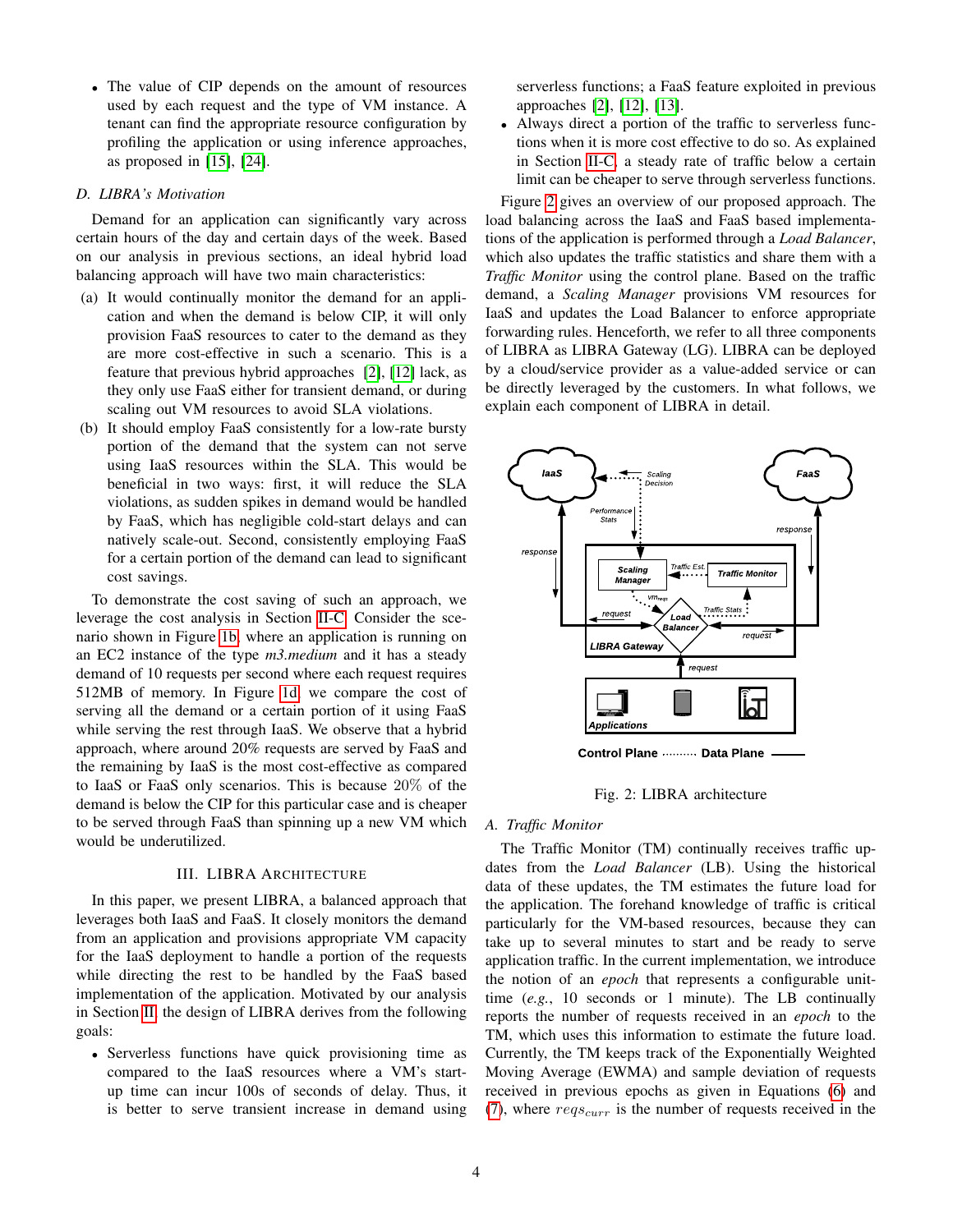current epoch,  $\alpha$  and  $\beta \in [0,1]$  are configurable based on how quickly a user wants the system to react in the face of traffic variations. Our experiments have shown that EWMA and sample deviation of the number of requests track well the traffic variation<sup>[6](#page-4-2)</sup> as shown in Figure [3.](#page-6-0)

<span id="page-4-0"></span>
$$
avg = (1 - \alpha) \times avg + \alpha \times regs_{curr}
$$
 (6)

<span id="page-4-1"></span>
$$
std = (1 - \beta) \times std + \beta \times |reqs_{curr} - avg|
$$
 (7)

The TM reports the avg and std values to the *Scaling Manager*  $(SM)$  every  $K$  epochs. The SM then makes scaling decisions as explained next.

## <span id="page-4-5"></span>*B. Scaling Manager*

The SM is a crucial component of our LIBRA architecture. It periodically receives the traffic statistics from the TM and orchestrates resources in the form of VMs and serverless functions to serve application requests.

As one of the design goals of LIBRA is to keep the serverless load below a certain threshold (CIP) to avoid overpaying, and send the maximum stable load to provisioned VMs for their cost effectiveness, our SM provisions VM (IaaS) resources that can handle a request rate equal to  $(avg + \phi \cdot std)$ , with remaining requests directed to run as serverless functions (FaaS).  $\phi \in \mathbb{R}$  is a configurable parameter of the LIBRA system *and is discussed later in Section [III-D.](#page-5-1)* Our experiments (cf. Sections [IV](#page-5-0) and [V\)](#page-8-0) have shown that any traffic above  $(avg + \phi \cdot std)$  is either transient or cheaper to be served by serverless functions. LIBRA provisions VMs cautiously based on the estimated demand given by  $(avg + \phi \cdot std)$  so as to avoid either under-provisioning VMs and then suffering from higher startup-delays while spinning up additional VMs, or over-provisioning VMs and paying unnecessary cost due to VM under-utilization.

Algorithm [1](#page-4-3) describes how the SM procures VM resources for IaaS. In line 1, the function  $get\_active\_vms()$  returns the current number of active VMs. Line 2 checks if the average request rate is below the CIP threshold (obtained through cost analysis). If it is, LIBRA shuts down and deallocates all the currently provisioned VMs (line 3), as the current demand can be met cost-effectively using only serverless functions. In line 6, the algorithm calculates the number of requests  $(r_{max})$  that a VM with given resources can serve while meeting the SLA. In the case of homogeneous VM resources and consistent workload for each request,  $r_{max}$ can be calculated by using Equation [\(5\)](#page-2-8). In the case of variable workload, adaptive controllers (e.g., PID [\[25\]](#page-10-17)) can be used to set  $r_{max}$ . A proportional–integral–derivative (PID) controller can adapt  $r_{max}$  based on the error between the target and measured response/service time. In lines 7-8, we obtain the number of VM instances that are needed to cater to a demand  $vm_{regs} = avg + \phi \cdot std$ , as instantaneous requests beyond that value are considered transient and will be handled by serverless functions. The functions  $add\_vms$ and  $remove\_vms$  (lines 11 and 13) implement the VM-cloud

## Algorithm 1 LIBRA's Scaling Algorithm

## Input:

avg, std: EWMA and sample deviation reported by the TM  $VM_{res}$ : resources available in each VM instance  $req_{res}$ : resources required to serve one application request

 $req_{time}$ : average request service time

cip: Cost Indifference Point

 $\phi$ : number of sample deviations beyond average demand Output:

 $vm_{regs}$  // request rate that provisioned VMs can handle

- 1:  $active\_vms = get\_active\_vms()$ // returns the number of active VMs 2: if  $avg < cip$  then
- $3:$   $remove\_vms(active\_vms)$

// removes all VM instances

```
vm_{regs} = 0
```

```
4: return
```

```
5: end if
```
- 6:  $r_{max} = \nu m_{\text{0}}\text{capacity}(VM_{res}, \text{req}_{res}, \text{req}_{time})$ // get maximum number of requests a VM can serve
- 7:  $vm_{regs} = avg + \phi \cdot std$

8:  $num\_instances = [(vm_{regs}/r_{max})]$ 

- 9:  $vm\_diff = num\_instances active\_vms$
- 10: if  $vm\_diff > 0$  then
- 11:  $add\_vms(vm\_diff)$  // adds VM instances

```
12: else
```
13: remove\_vms(vm\_dif f) // removes VM instances

<span id="page-4-3"></span>14: end if

(IaaS) interface to allocate or deallocate VMs to achieve the desired  $num\_instances$  (line 8). Moreover, if the decision is to add more VMs, the *Scaling Manager* waits until the VMs are in ready state before sending a  $vm_{regs}$  update to the *Load Balancer*.

#### <span id="page-4-4"></span>*C. Load Balancer*

The LB receives requests from the end-users and forwards them to the appropriate resources, either VMs (IaaS) or serverless (FaaS). It also keeps track of the requests received in an epoch and periodically notifies the *Traffic Monitor*. Moreover, whenever the *Scaling Manager* makes a scaling decision, it reports the new value of vmreqs to the *Load Balancer* as the SM provisions VMs to accommodate a request rate of  $vm_{reas}$ . From queuing theory [\[26\]](#page-10-18), to ensure stable (predictable) performance and small queuing delays, the request rate to the provisioned VMs should be lower than the service rate given by the VM provisioned rate of  $vm_{regs}$ . This keeps the aggregate utilization of the provisioned VMs below one. Consequently, our LB directs only a fraction  $\rho$  of the request rate, *i.e.*,  $\rho \cdot \textit{vm}_{reas}$  to the VM resources. *This fraction*  $\rho$  *of provisioned VM capacity that can be used to serve requests is a configurable parameter of LIBRA and discussed in detail in Section [III-D](#page-5-1)*.

<span id="page-4-2"></span><sup>&</sup>lt;sup>6</sup>A LIBRA user can employ other traffic prediction models as well.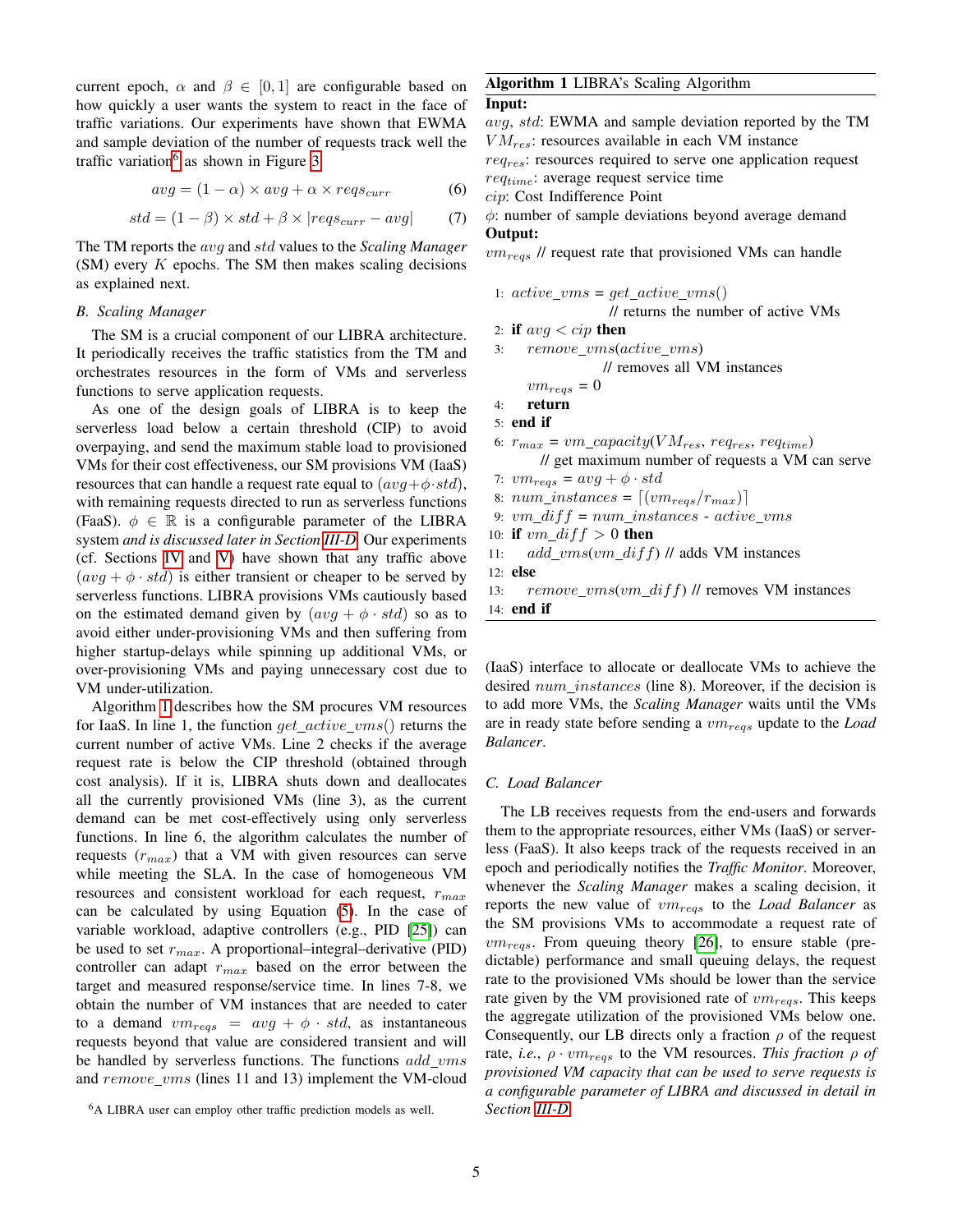The LB adopts a forwarding approach that directs requests to VMs (IaaS) first, which has two key benefits: 1) The VMs are already in ready state and will not incur any cold-start delays, and 2) ready VMs are cheaper compared to serverless.

## <span id="page-5-1"></span>*D. LIBRA Parameters*

Our LIBRA approach has the following configurable parameters that an administrator can tweak to maximize their gain whether it is performance, cost, or both. We studied the behavior of these parameters in simulation and experimentally, and here we briefly summarize the effect of the following parameters and their recommended settings.

*1) EWMA Weights:* The TM in LIBRA uses EWMA to monitor the average rate of requests and sample deviation. The weights  $\alpha$  and  $\beta$  given to the most recent number of requests observed over the current epoch are configurable parameters. A high weight value can lead to a quick response to a sudden increase in demand, resulting in over-provisioning of VM resources if the increase were transient. On the other hand, a low weight value can lead to a slow response to a sudden increase in demand, resulting in under-provisioning of VM resources if the decrease were persistent, which increases the usage of serverless functions and results in a higher cost.

*2) Scaling Decision Interval:* The SM makes scaling decisions every K epochs. A smaller value of K (*e.g.*, less than the startup delay of VMs) can result in back-to-back scaling decisions without waiting for the system to react and reach equilibrium. A large value of  $K$  results in longer intervals between scaling decisions, hence slower adaptation leading to missing potential cost savings. The scaling decision interval should be larger than the startup delay of the VM instances being used. This is because when the *Scaling Manager* makes the decision to scale out, it waits for the newly added VM instances to be in ready state before informing the *Load Balancer* of the newly provisioned VM capacity. In our experiments we set the scaling decision interval to be three times the VM startup delay.

<span id="page-5-3"></span>*3) VM Utilization:* As described in Section [III-C,](#page-4-4) the *Load Balancer* only utilizes a certain proportion (ρ) of the provisioned VMs. The goal is to make sure that the VMs serve the requests without SLA violations (cf. Section [III-C\)](#page-4-4). In our experiments we set this parameter  $\rho$  to 80%.

*4) Traffic Estimation:* To estimate traffic demand, LIBRA uses the EWMA and sample deviation to obtain  $(avg + \phi \cdot std)$ , where  $\phi$  is a real number and its value depends on the fluctuations in demand. In LIBRA, IaaS resources are provisioned for  $(avg + \phi \cdot std)$  demand. Hence, a higher value of  $\phi$  will cause more aggressive provisioning of VMs, which can potentially lead to VM under-utilization. On the other hand, a lower value of  $\phi$  can lead to more FaaS usage which can potentially lead to higher cost as serving requests by FaaS is expensive.

In the next two sections, we evaluate LIBRA using simulations and on Amazon AWS.

### IV. SIMULATION MODEL & RESULTS

<span id="page-5-0"></span>LIBRA closely monitors the demand for an application and consequently provisions VM resources, while the transient spikes and small portion of the demand are served by serverless functions. This approach results in little to no SLA violations while also reduces the cost of cloud usage for the tenant. To evaluate the long-term efficacy of LIBRA, we modeled<sup>[7](#page-5-2)</sup> various cloud services after Amazon Web Services (AWS) [\[28\]](#page-10-19). These include IaaS, FaaS, Load Balancer, and Autoscaler. Using real traces, we evaluated LIBRA against different approaches: VM over-provisioning, FaaS-only, and provisioning of VM resources using the autoscaler.

#### *A. Modeling Cloud Services*

We modeled IaaS and FaaS (and related services) after AWS EC2 and Amazon Lambda, respectively.

*1) IaaS:* Our modeled IaaS has various resource types to offer for application deployment. Different VM instance types have different cold-start delay depending on the size of the instance and resource such as memory. Moreover, our pricing model follows the AWS EC2 pricing model, where users are charged based on partial usage, *i.e.* on seconds basis as specified in [\[20\]](#page-10-15). Any instance can host a pre-defined number of requests based on the resources available in the instance and desired SLA. Hosting more requests on an instance can lead to performance degradation and potential SLA violations. The usage cost is calculated according to Equation [\(3\)](#page-2-2).

*Load Balancer:* Production-ready applications typically use more than one VM. Incoming requests are distributed among them in a Round Robin fashion. If all the VM instances already have a pre-defined number of requests running, any subsequent request is queued and served as soon as any instance can accommodate it.

*Autoscaler:* Our modeled autoscaler works similarly to Amazon EC2 Auto Scaling [\[29\]](#page-10-20) and allows users to define auto-scaling policies such as scale-in/scale-out thresholds, scaling groups, and minimum/maximum number of instances. Moreover, our autoscaler can use a threshold on metrics, such as average memory utilization or request count on each instance, to make scaling decisions.

*2) FaaS:* To model FaaS, we deployed various types of application function on Amazon Lambda and found the relationship between the configurable resources (*e.g.*, memory) and execution time. This follows an exponentially decay model as given by Equation [\(1\)](#page-1-4). Other approaches (*e.g.*, [\[15\]](#page-10-8), [\[22\]](#page-10-11)) have reported similar execution patterns. We also use Amazon Lambda's pricing model where, based on the configured resources and execution time, usage cost is calculated according to Equation [\(2\)](#page-1-3).

*3) Simulation Parameters:* For our evaluation, we chose the "large" EC2 instance type *m4.large*, which has 8.0 GB of memory and 0.1 dollars per hour cost. We ran multiple instances of type *m4.large* and noted that the provisioning time (cold-start delay) to obtain an instance is about 100 seconds. Each request requires 512MB of memory to complete in one second on both IaaS and FaaS. For LIBRA parameters, we used 0.2 as the EWMA weight, 300 seconds as the scaling

<span id="page-5-2"></span><sup>&</sup>lt;sup>7</sup>The simulator code is available at  $[27]$ .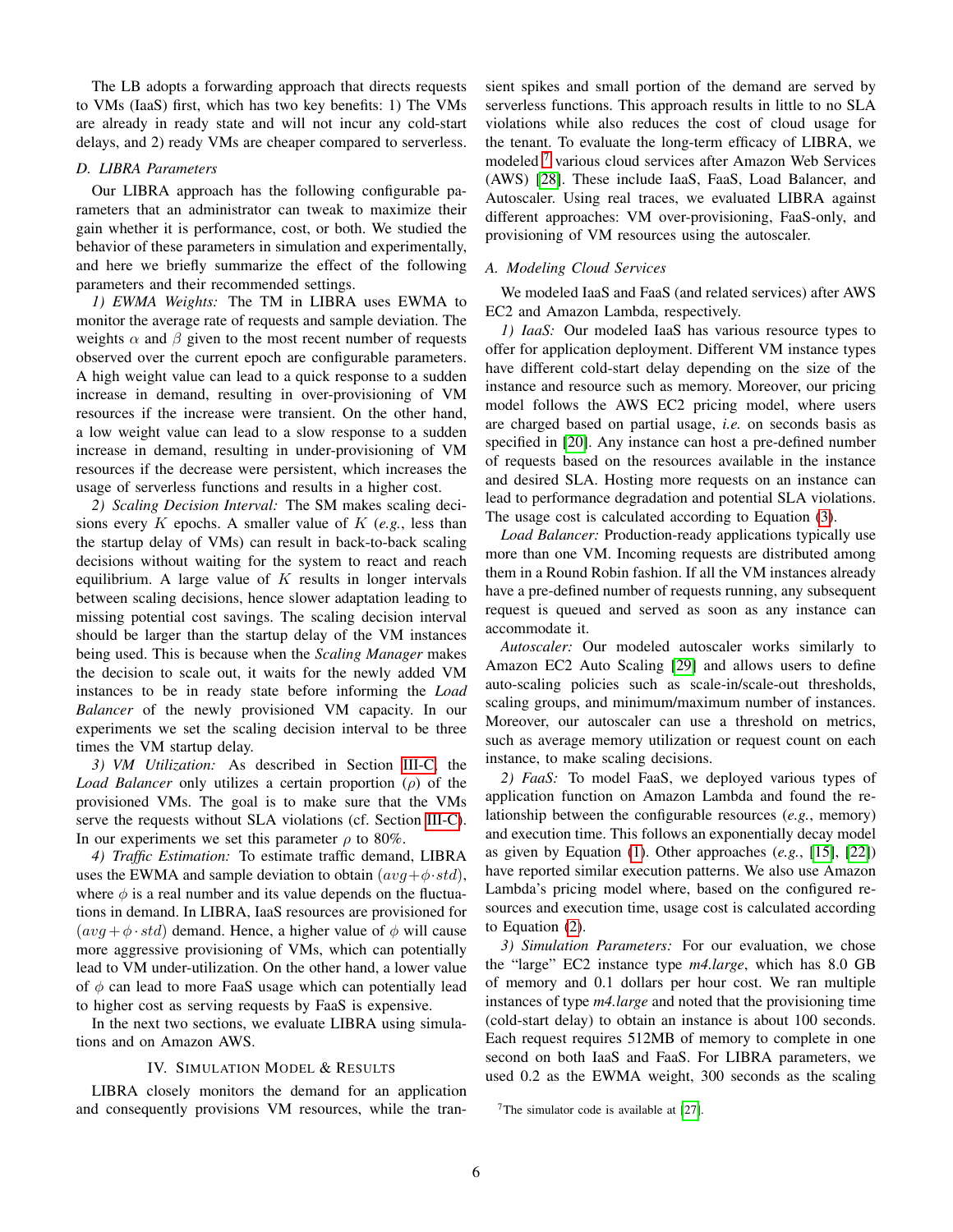decision interval (which is  $3 \times$  the cold-start of the VM instance being used), VM utilization threshold  $\rho = 80\%$ , and traffic estimation parameter  $\phi = 1$ .

#### *B. Log Traces*

We used WITS [\[30\]](#page-10-22), Berkeley [\[31\]](#page-10-23), and synthetic traces to evaluate the efficacy of LIBRA. These traces have also been used to evaluate similar approaches [\[12\]](#page-10-5). We utilize a 12-hour long segment from the traces to generate the workload for our simulation. Each request is assumed to have a constant and equal service (execution) time when served on either the IaaS or FaaS based implementation. Our simulator takes into account the cold-start of VMs under IaaS. We also assume that the serverless functions under FaaS have a minimal cold-start delay that would not affect the performance of an application with relatively high popularity as shown in [\[11\]](#page-10-4). While LIBRA produced similar results for all traces, due to space limitation, we only present results for the WITS trace. Figure [3](#page-6-0) shows the 12-hour snippet of a WITS trace of the number of requests per epoch (second), along with the EWMA. Despite the high variation of the demand, EWMA accurately tracks the dynamicity of the trace.

<span id="page-6-0"></span>

Fig. 3: WITS trace and EWMA

## <span id="page-6-1"></span>*C. Resource Provisioning & Deployment Policies*

As discussed in Section [III,](#page-3-0) LIBRA's main goal is to utilize both FaaS and IaaS to minimize the overall cost while at the same time meeting the performance (execution time) requirement of the application. LIBRA leverages the best of both cloud services: the quick provisioning time of serverless functions and the low cost of provisioned VM resources. We compare LIBRA's balanced approach to the following policies:

*1) Over-provisioning (MAX):* Cloud applications have strict SLAs and not meeting their performance constraints can result in bad user experience and potentially loss of revenue. To avoid potential SLA violations, the tenant could opt to overprovision the VM resources. We simulate this scenario by scanning the whole demand trace and provisioning the VM resources based on the *maximum* number of requests received during a second (*i.e.*, the peak rate). While such approach

would avoid SLA violations, allocated VM resources will be underutilized and the client would incur higher costs.

*2) Autoscaling (AUTO):* Autoscaling is a popular service provided by major cloud providers. In Autoscaling, the performance of the currently allocated resources (*e.g.*, VMs), is monitored based on some metric. The performance metrics can vary based on the cloud provider, but some examples include memory/CPU utilization or request/connection count on each host. If the metric exceeds a certain threshold, new resources are added to the system to avoid potential overloading of current resources and subsequent degradation of performance. If the metric falls below a certain threshold, resources are removed to avoid under-utilization.

*3) Spock:* Previous approaches, such as Spock [\[12\]](#page-10-5) and MArk [\[2\]](#page-10-1) reduce SLA violations due to VM start-up delays by directing demand to serverless functions while VMs are being provisioned. Unlike LIBRA, Spock-like schemes do *not* consistently and simultaneously use serverless functions to serve transient demand and reduce overall cost. We simulated this by directing the *excess* portion of the demand to FaaS *during* scale-out events.

*4) FaaS only:* The application is deployed on a serverless platform and all requests are served by serverless functions.

#### *D. Simulation Results*

*1) Cost and SLA violations:* Figure [4a](#page-7-0) compares the cost and performance of the aforementioned resource provisioning policies with LIBRA. The x-axis represents the different approaches described above, the y-axis (left) represents the incurred cost normalized to that of LIBRA, and the y-axis (right) reports the percentage of SLA violations. LIBRA's cost also includes the cost of the VM instance used to deploy the LIBRA Gateway (cf. Figure [2\)](#page-3-1). As expected, overprovisioning (MAX) leads to zero SLA violations, but incurs the highest cost. The autoscaling approach (AUTO) reduces cost significantly but introduces significant SLA violations. This is due to the fact that VMs have high cold-start delays, and while a new VM is being set up to share the demand, existing VM instances get saturated, which leads to performance degradation and SLA violations. We note that we have experimented with various thresholds for the utilization metrics used by autoscaling. However, we have observed that either the system performs better at the expense of a much higher cost or the system has lower cost at the expense of a much worse performance (higher SLA violations). Compared to autoscaling, Spock reduces SLA violations by more than 35% at about the same cost. Notice that consistent with the original study [\[12\]](#page-10-5), Spock reduces SLA violations but does not completely eliminate them. LIBRA yields the lowest cost – 15% less cost than autoscaling/Spock and cuts the cost by more than half compared to serverless-only (FaaS) or overprovisioning (MAX). In our simulation, we assume that a serverless function has resources configured correctly so that each request always meets the SLA [\[15\]](#page-10-8). Thus, a serverlessonly deployment yields zero SLA violations albeit at a higher cost. Similarly, LIBRA yields zero SLA violations. However,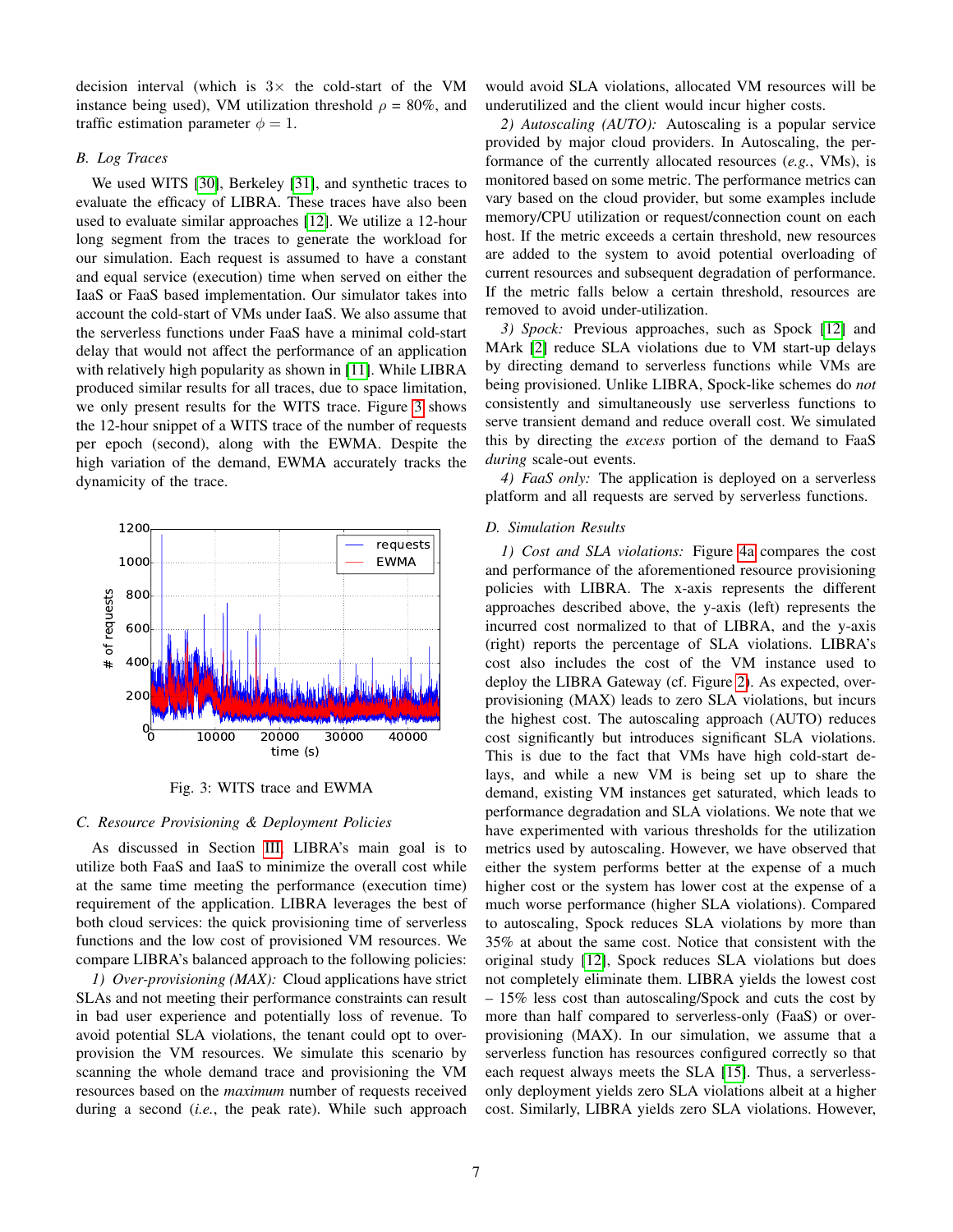<span id="page-7-0"></span>

Fig. 4: Cost and performance of LIBRA in simulated cloud environment

LIBRA reduces the overall cost by always directing a portion of the demand to VMs that are provisioned to meet the SLA, while the rest of the demand is directed to serverless functions that are also configured to meet the SLA.

*2) VM Provisioning & Request Distribution:* LIBRA's main goal is to cautiously provision resources in the VM cloud (IaaS) to avoid under/over-utilization while simultaneously serving low-rate and sudden spikes in demand using serverless functions (FaaS). Figure [4b](#page-7-1) shows how LIBRA accurately tracks the incoming load, provisions VM resources, and avoids over-provisioning. This is observed by the similar behavior of LIBRA in terms of the number of VMs provisioned (green solid curve) throughout the duration of the simulation and the *ideal* (offline) case (blue dashed curve) of provisioning the number of VM instances assuming perfect knowledge of future demand. The points on both curves represent scaling decisions taken every  $K = 300$  seconds (cf. Section [III-D\)](#page-5-1).

Figure [4c](#page-7-2) shows the average rate of requests for the portion of the demand forwarded to the VM instances (IaaS) and the rest of the demand directed to serverless functions (FaaS) every 300 seconds. We observe that a consistent majority of the load is served by VMs (IaaS) whereas a small amount of the load with temporary peaks is handled by serverless (FaaS).

*3) VM Uptime & Cost Breakdown:* In Figure [5a,](#page-7-3) we compare the total uptime of all VMs used to run the application under various approaches. LIBRA cuts the VM uptime by half compared to autoscaling and Spock. This is because (1) LIBRA only scales out when the demand persists for longer time. LIBRA is able to identify transient demand and avoid reacting to it by using serverless functions (FaaS) rather than adding new VM instances (IaaS); and (2) LIBRA can add any arbitrary number of VMs to the active VMs when scaling out, while autoscaling adds or removes a user-configured number of instances (referred to as "scaling group"). Figure [5b](#page-7-4) compares the cost breakdown across autoscaling, Spock, and LIBRA. Autoscaling has zero FaaS cost since VMs are the only resources used to serve the application demand. Spock employs FaaS when scaling out, only to hide VM startup delay, so the FaaS usage is really small ( $\approx 1\%$ ). LIBRA consistently uses serverless functions to serve a portion of the demand. The FaaS cost contributes around 40% of the total cost in LIBRA's case. Despite higher FaaS cost, the overall cost of LIBRA is smallest. LIBRA intelligently uses FaaS for a portion of the demand that is either below CIP or transient, since the cost of <span id="page-7-2"></span><span id="page-7-1"></span>new VM instances for that portion of the demand would have been higher. Note that the cost of LIBRA includes that of the LIBRA Gateway (LG), the added cost of running the LIBRA system.



<span id="page-7-4"></span><span id="page-7-3"></span>Fig. 5: VM usage and cost breakdown

*4) Traffic Estimation:* Recall that LIBRA provisions IaaS resources for a request rate of  $vm_{regs} = (avg + \phi \cdot std)$ . The actual request rate directed to the provisioned VMs is  $\rho \cdot v m_{reas}$  ( $\rho < 1$ ), while the remaining requests (in each epoch) are directed to FaaS where they are served within the SLA but at a higher cost. The value of  $\phi$  can be adapted based on the particular fluctuations in demand. Tuning  $\phi$  affects the cost but not the performance of an application. This is because the SLA is met whether LIBRA directs the request to the *provisioned* VMs or to FaaS, however FaaS is more costly. For the WITS traces used in our evaluation, the effect of different values of  $\phi$  on the cost is shown in Figure [6.](#page-7-5) We observe that a lower value of  $\phi$  leads to more FaaS usage and hence higher overall cost, whereas a higher value of  $\phi$  causes overprovisioning of VMs, which leads to VM under-utilization and hence higher cost. Here,  $\phi = 1$  gives the least cost.

<span id="page-7-5"></span>

Fig. 6: Cost for different values of  $\phi$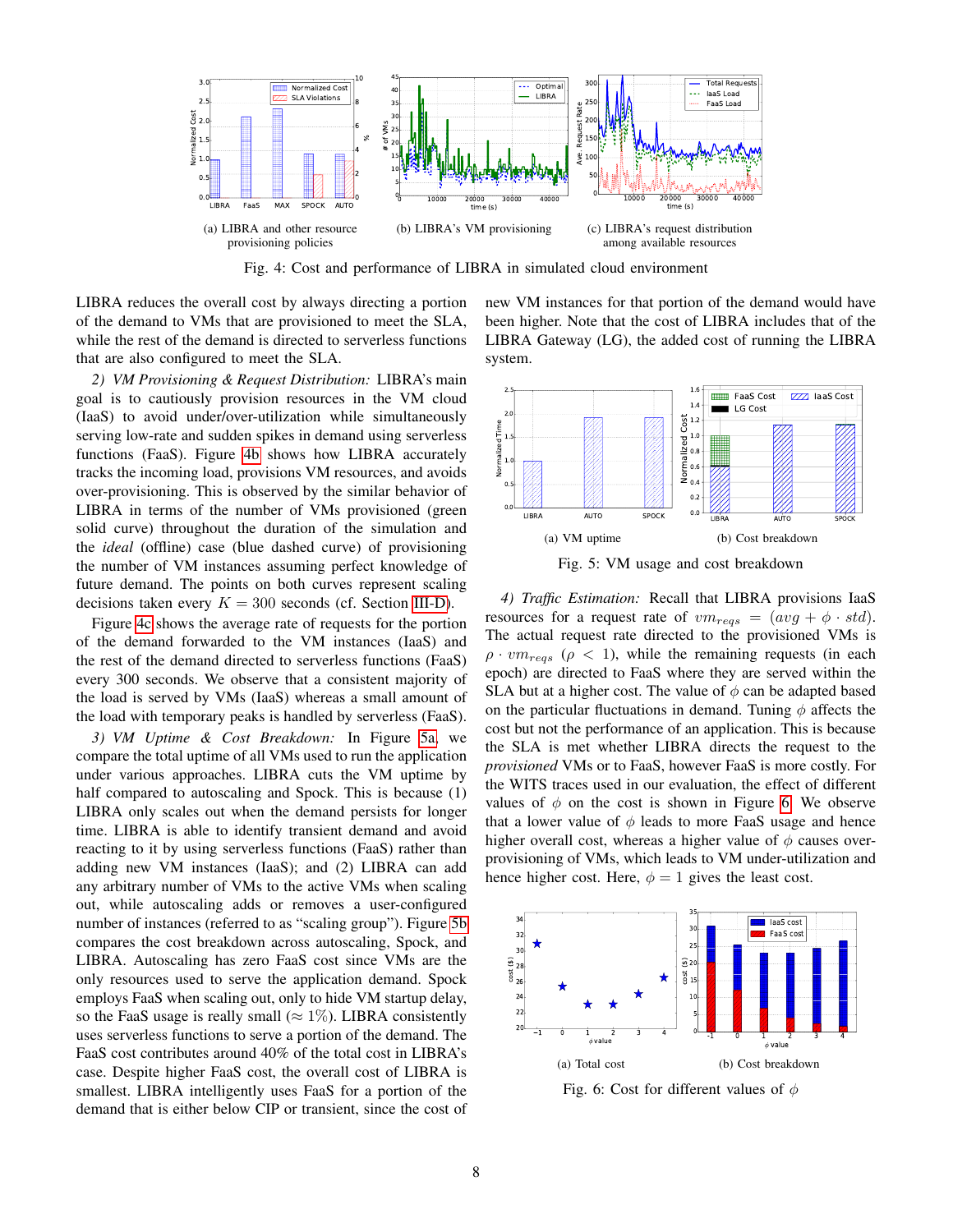## V. LIBRA ON AWS

<span id="page-8-0"></span>To validate our simulation results from Section [IV,](#page-5-0) where LIBRA was shown to be effective in reducing both cloudusage cost and SLA violations, we implemented LIBRA to perform load balancing for an application deployed on Amazon AWS Cloud, *i.e.* EC2 for IaaS and Lambda for FaaS.

#### *A. Application*

The application is an image manipulation application written in Python. On Amazon Lambda, we are able to deploy the application as a single function. While we expect similar results for multi-function applications, our choice of singlefunction application is inspired by many use cases such as ML inference models [\[2\]](#page-10-1), [\[12\]](#page-10-5), [\[22\]](#page-10-11), IoT and computer vision applications [\[32\]](#page-10-24) which can be usually deployed as a single function. To deploy the application on EC2 VM instances, we used a python multi-threaded HTTP server library. We ran it on a *t3.medium* [\[33\]](#page-10-25) EC2 instance type with Ubuntu Server 18.04 LTS operating system, two 2.5 GHz vCPU, and 4 GB memory.

#### *B. Application Profiling & Lambda Resources*

As described in Section [III-B,](#page-4-5) LIBRA's *Scaling Manager* uses the maximum number of requests,  $r_{max}$ , that a VM instance can handle, to calculate the required number of instances. To obtain  $r_{max}$  for this evaluation, we deployed our application on a *t3.medium* instance, profiled its performance, and obtained  $r_{max}$  that meets the SLA. We take the SLA to be one second of execution time serving a request. Profiling an application on a given VM instance is a one-time task and a developer can perform this prior to production deployment. For serverless functions, we configured the memory such that it, which is the only configurable resource for AWS Lambda. We invoked the function with various memory configurations and picked the memory setting that gave the least cost while meeting the SLA.

#### *C. Setup & Implementation*

To obtain a consistent network environment for our evaluation on AWS, we deployed an application client on an EC2 instance, which will generate HTTP requests for the application. We compare LIBRA to the same four resource provisioning and deployment strategies described in Section [IV-C.](#page-6-1) We needed to modify the implementations of LIBRA, Autoscaling, and Spock, as follows:

*1) LIBRA on AWS:* We deployed the LIBRA Gateway (LG) on an EC2 instance of the type *t2.micro*. The LG distributes requests between IaaS based resources (EC2 VMs) and FaaS (AWS Lambda functions). Within IaaS, we used the AWS Application Load Balancer (ALB) [\[34\]](#page-10-26) to distribute requests among the active VM instances evenly, *i.e.* in a Round Robin fashion.

*2) Autoscaling on AWS:* We used EC2's autoscaling service, which is a threshold-based scaling service. The AWS CloudWatch Alarm was used to monitor *RequestCountPerTarget* metric to make scaling decisions. Again, ALB was used to distribute requests to the VMs.

*3) Spock on AWS:* An alarm from AWS CloudWatch triggers the scale-out or scale-in events. When a scale-out event is triggered, new VM instances are provisioned. During this VM provisioning time, the system sends the extra requests, that cannot be served by the active VM instances, to the serverless functions. Once the new VM instances are ready, all requests are forwarded to the VMs. Thus, Spock attempts to use serverless functions (FaaS) only to hide VM startup delays.

## *D. Results & Discussion*

For our AWS experiments, to reduce real load, we use a scaled-down version of the first 1800 seconds of the WITS trace shown in Figure [3.](#page-6-0) In particular, we reduce the rate of requests by a factor of 16.

<span id="page-8-1"></span>

<span id="page-8-2"></span>Fig. 7: Performance of LIBRA on AWS

*1) Cost and SLA Violations:* We compare the cost and performance of LIBRA versus other resource provisioning and deployment strategies. The results are consistent with our simulation results. Figure [7a](#page-8-1) shows that LIBRA yields the lowest cost with very low amount of SLA violations. LIBRA reduces the SLA violations (by more than 85%) and cost (up to 20%) when compared to auto-scaling and Spock. LIBRA's cost also includes the cost of deploying the LIBRA Gateway on an EC2 instance. Max-provisioning and serverless-only deployment yield the lowest SLA violations but incur up to 50% increase in cost. We observe that FaaS, LIBRA, and maxprovisioning, all have a little amount of SLA violations. This is because unlike our simulation model, in a real setup, factors such as co-location, cold-starts for serverless functions, and underlying resource contention for VMs, can introduce slight variation in the performance of an application. For LIBRA, a lower value for the VM utilization parameter  $\rho$  (discussed in Section [III-D3\)](#page-5-3) can mitigate these SLA violations.

While Spock reduces SLA violations by 40% compared to autoscaling, about 15% of the requests fail to complete within the SLA. This can be explained by Spock's reactive scheme, where scaling out is triggered when VM resources are saturated, resulting in SLA violations. On the other hand, LIBRA avoids saturating the VM instances by directing excess load to serverless functions. If the load is not transient and the demand stays higher for a longer period, LIBRA increases the number of VM instances at the next scaling decision.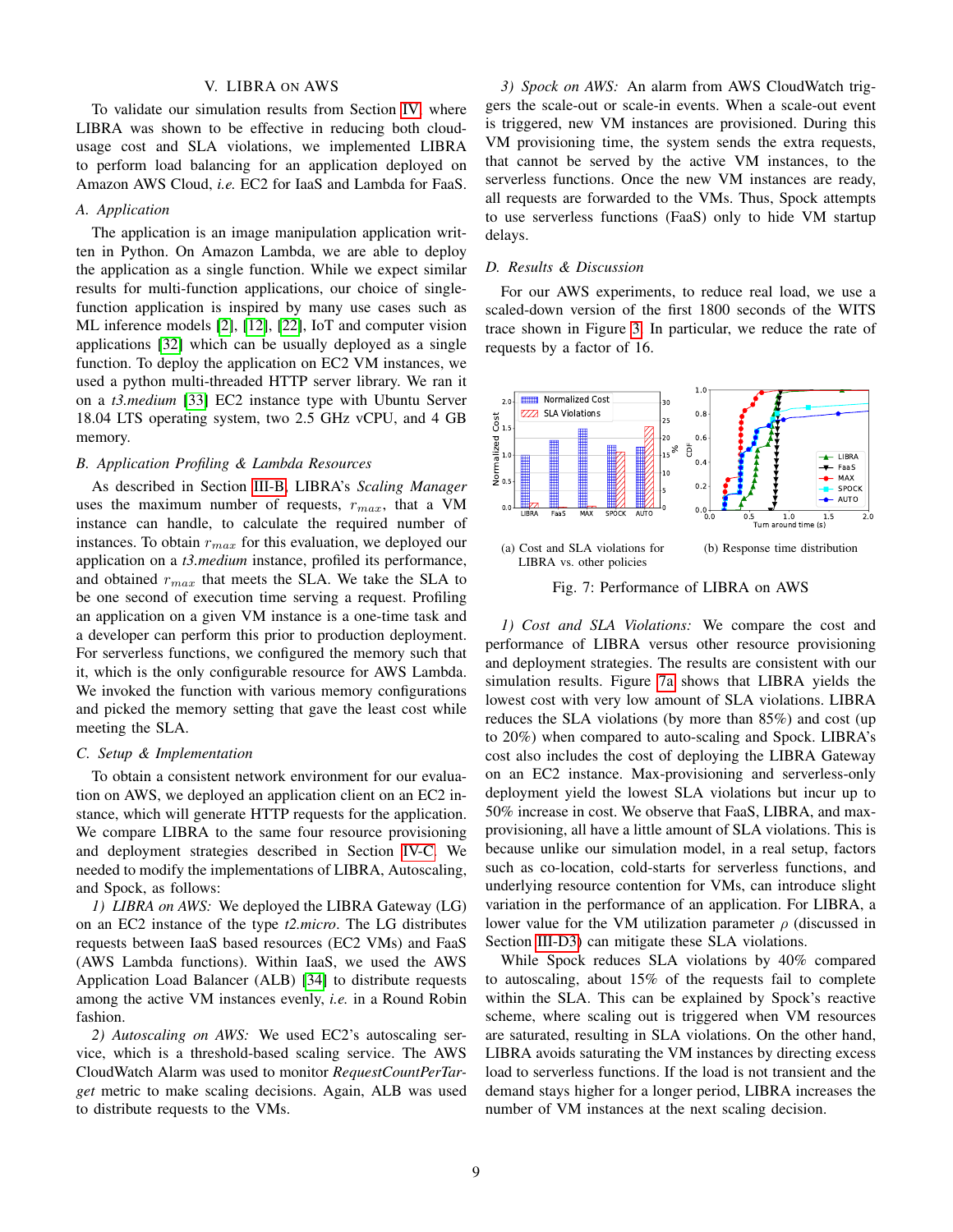Figure [7b](#page-8-2) shows the CDF of completion time of each request. The over-provisioning policy gives the best performance in terms of keeping execution time really low, as expected. FaaS has the most consistent performance, *i.e.* the completion time is always between 0.8s to 1s. This is due to the fact that each request is executed in a dedicated sandbox environment with dedicated resources, such as memory, so the chance of performance fluctuation is lower. The performance of a serverless function is primarily affected by cold-start delay [\[22\]](#page-10-11), which is negligible and can be as low as 10s of milliseconds for serverless functions written in Python [\[11\]](#page-10-4).

<span id="page-9-2"></span>

<span id="page-9-4"></span><span id="page-9-3"></span>Fig. 8: VM usage and cost breakdown

*2) VM Uptime & Cost Breakdown:* Figure [8](#page-9-2) confirms the benefit of LIBRA by illustrating the cost breakdown. This is consistent with our simulation results. Figure [8a](#page-9-3) shows the uptime of VM instances used to run the application for Spock, Autoscaling, and LIBRA. LIBRA is able to closely monitor the demand and provision required VM resources without over-provisioning, which results in lower overall VM uptimes and cost. Figure [8b](#page-9-4) shows the cost breakdown of these approaches. LIBRA has the lowest overall cost (including the cost to deploy LG), with lowest IaaS cost but highest FaaS cost. LIBRA uses serverless functions more consistently and effectively, *i.e.* for transient demand or portion below CIP, which results in higher usage of FaaS, and lower usage of IaaS.

## *E. Performance Overhead & LIBRA Scalability*

LIBRA works as a legacy load balancer and directs requests to appropriate resources, introducing overhead no more than legacy load balancers. At the same time, other LIBRA operations, *i.e.* scaling and traffic monitoring, occur in the background and do not impact the real-time processing of requests. The LIBRA Gateway has a small computational footprint, and hence a small cost. Various components of the LIBRA Gateway can be implemented as serverless functions, where scalability is taken care of by the cloud provider. Alternatively, the LIBRA Gateway can be implemented as one service and deployed using VM instances and the application administrator can rely on the cloud provider's scaling services such as AWS auto-scaling.

#### VI. RELATED WORK

<span id="page-9-0"></span>Recent studies have shown that serverless is a reliable alternative to develop and deploy cloud applications, hence establishing the practicality of LIBRA. MArk [\[2\]](#page-10-1), Spock [\[12\]](#page-10-5), and Costless [\[35\]](#page-10-27) show various ML applications/models can be deployed using serverless functions. Other approaches explore the use of serverless functions in building video/data processing [\[3\]](#page-10-28), [\[4\]](#page-10-29), [\[36\]](#page-10-30) and IoT applications [\[37\]](#page-10-31). Malawski et al. [\[5\]](#page-10-32) show that serverless functions can be used to implement scientific workflows. Other studies leverage the ondemand computation and scalability of serverless functions for biomedical applications [\[38\]](#page-10-33)–[\[40\]](#page-10-34) and to solve various mathematical and optimization problems [\[41\]](#page-10-35)–[\[43\]](#page-10-36).

CherryPick [\[24\]](#page-10-16) helps the developer find the best VM instance type using statistical learning techniques. Previous approaches use various ML and learning-based approaches to configure serverless functions [\[15\]](#page-10-8), [\[44\]](#page-10-37), [\[45\]](#page-10-38). Costless [\[35\]](#page-10-27) explores different function placement solutions to deploy a data fusion application on AWS Lambda to minimize cost and meet performance constraints. CloudCmp [\[46\]](#page-10-39) performs comprehensive measurement studies on various commercial clouds so as to find a suitable cloud provider for a given application. Similarly, cluster management systems, such as Google Borg [\[47\]](#page-10-40) and Mesos [\[48\]](#page-10-41), orchestrate and allocate resources in the cloud for various applications. Google has developed a machine type recommendation system [\[49\]](#page-10-42) that helps a user find the suitable instance type that maximizes resource utilization. Moreover, most of the commercial cloud providers provide autoscaling services (reactive in nature) to manage the virtual resources, *e.g.,* AWS's EC2 autoscaling [\[29\]](#page-10-20) and Google autoscaling [\[50\]](#page-10-43). Moreover, similar to LIBRA, other approaches use various prediction models to predict the demand for an application and orchestrate cloud resources [\[51\]](#page-10-44)–[\[55\]](#page-10-45). The aforementioned approaches only manage resources within one type of service , while LIBRA orchestrates resources across two different services, *i.e.*, an IaaS and a FaaS.

Previous works have used serverless functions to hide VM startup delays for ML or other applications, while scaling out VM-based resources [\[2\]](#page-10-1), [\[12\]](#page-10-5), [\[13\]](#page-10-6). In contrast, LIBRA uses serverless functions as an alternative cloud service to run applications, and based on the demand, can decide to use either one or both services to optimize *both* cost and performance.

#### VII. CONCLUSION AND FUTURE WORK

<span id="page-9-1"></span>We presented LIBRA, a load balancing approach that simultaneously uses both IaaS and FaaS cloud services to cater to the dynamic demand of applications. Our approach is application agnostic and can be employed by cloud providers as a value-added service or used by end-users directly. Our evaluation of LIBRA in simulations and on AWS shows its clear advantage over other resource provisioning policies in reducing both cost of cloud usage and SLA violations.

In this paper, LIBRA utilizes IaaS and FaaS services available from one cloud provider in support of single-function applications. Future work includes extending LIBRA to accommodate applications that consist of chains of functions, and to utilize services from multiple cloud providers.